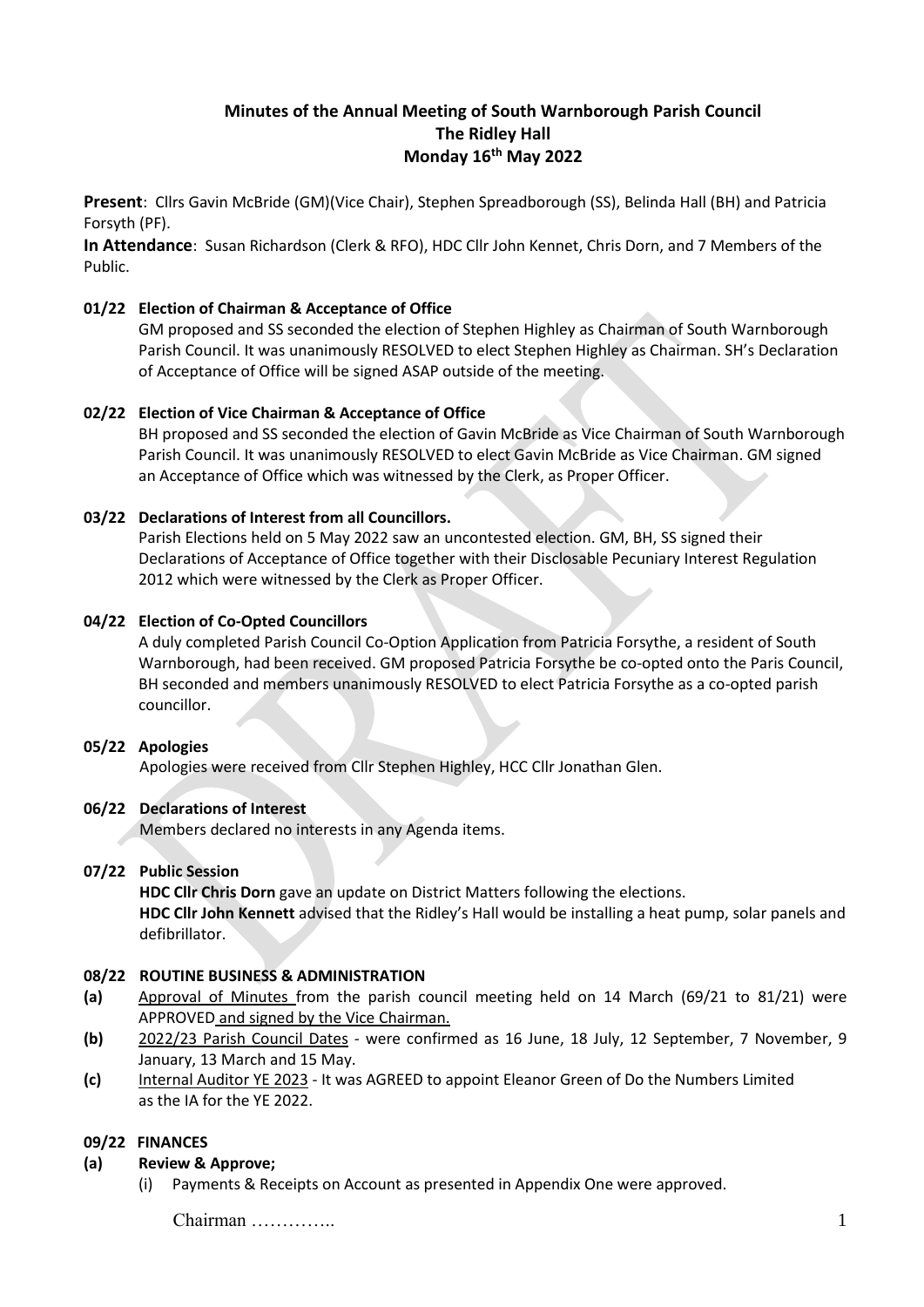- (ii) Bank Reconciliation to 30 April 2022 as presented in Appendix One) was approved.
- (iii) Summary Payments & Receipts Q4 to YE 2022 as presented in Appendix Two was approved.
- (iv) Bank Reconciliation to 31 March 2022 as presented in Appendix Two was approved.
- (v) Internal Audit Report to YE 2022 will be reviewed at the June 2022 meeting.

### **10/22 PROPOSALS & RESOLUTIONS**

### **(a) To Review & Approve;**

- (i) It was unanimously RESOLVED to delay adoption of the PC policies until June meeting when the elected Chairman could be in attendance.
- (ii) It was unanimously RESOLVED to delay adoption of Councillors' Roles & Responsibilities until the June meeting when the elected Chairman could be in attendance.

#### **11/22 PLANNING**

- **(a) 22/00521/HOU Lees Farm, Lees Hill** for erection of a single storey extension to existing outbuilding, raising of the ridge height, insertion of two velux windows, alterations to fenestration, internal alterations, insertion of timber gate, replacement timber vehicular gates with brick piers, new timber pedestrian gate and associated alterations. As comments were invited by 20<sup>th</sup> April It had been AGREED to offer no objection.
- **(b) 22/0545/LDC & 22/00544/LDC Lees Farm, Lees Hill** for Lawful Development Certificate seeking confirmation that land has been in continuous use as a domestic garden in associate with the dwelling house. As comments were invited by 2 May It had been AGREED to offer no objection.
- **(c) 22/00564/HOU 2 Beechanger Cottage, Swainshill** for erection of a first-floor side extension, oak front porch and replacement orangery. As comments were invited by 27 April It had been AGREED to offer no objection. However, SWPC would appreciate HDC taking into consideration that the current sewage planning capacity installed for the combined properties may not meet relevant regulations and therefore may need an independent assessment as part of the planning review process.

#### **12/22 PROJECT UPDATES**

- (i) Village Gates a meeting is scheduled for 27 May with Hampshire Highways to finalise the positioning of highways signs/furniture entering the village from Odiham.
- (ii) Bus Shelter HDC's Adam Craig has confirmed that having spoken to his colleague in Highways and Trees if the PC wanted to move forward with any shelter (to be owned by the PC) being on the grass verge the PC will need to obtain an arboriculturists to advise on the significance of roots round and as part of this exploratory dig the site a S171 Licence (Licence to excavate or place traffic management on highway) will be required. It was AGREED to proceed with these requirements.
- (iii) Platinum Jubilee Garden Covered in the Annual Parish Assembly under 2022/23 projects. The PC would like to offer its sincere thanks to its relentless watering volunteers; Stephen & Sunara Highley, Gavin McBride with a special thanks to our local farmer who has helped by clearing fencings, removing rubbish, delivering water in a bowser to aid the watering process. The garden is looking fabulous, members encouraged MOP to visit and enjoy whilst its in full bloom.

## **13/22 Highways & Footpaths**

- (i) SID (Speed Indicator Device) Function of the SID remains unclear.
- (ii) Lengthsman The Clerk confirmed SWPC has been awarded a new Lengthsman Associate Agreement for 2022/23. SWPC has quite a lot of unused hours which it is at risk of losing if they are not used this year. We start the year with 50 hours which is equivalent to £1,250.00. It was AGREED to request vegetation clearance at two entry points: entry to the village from Lees Hill and entry to the village from Alton.
- (iii) Footpaths Status Report SS reported all footpaths remain clear with no reports of obstructions.

Chairman ………….. 2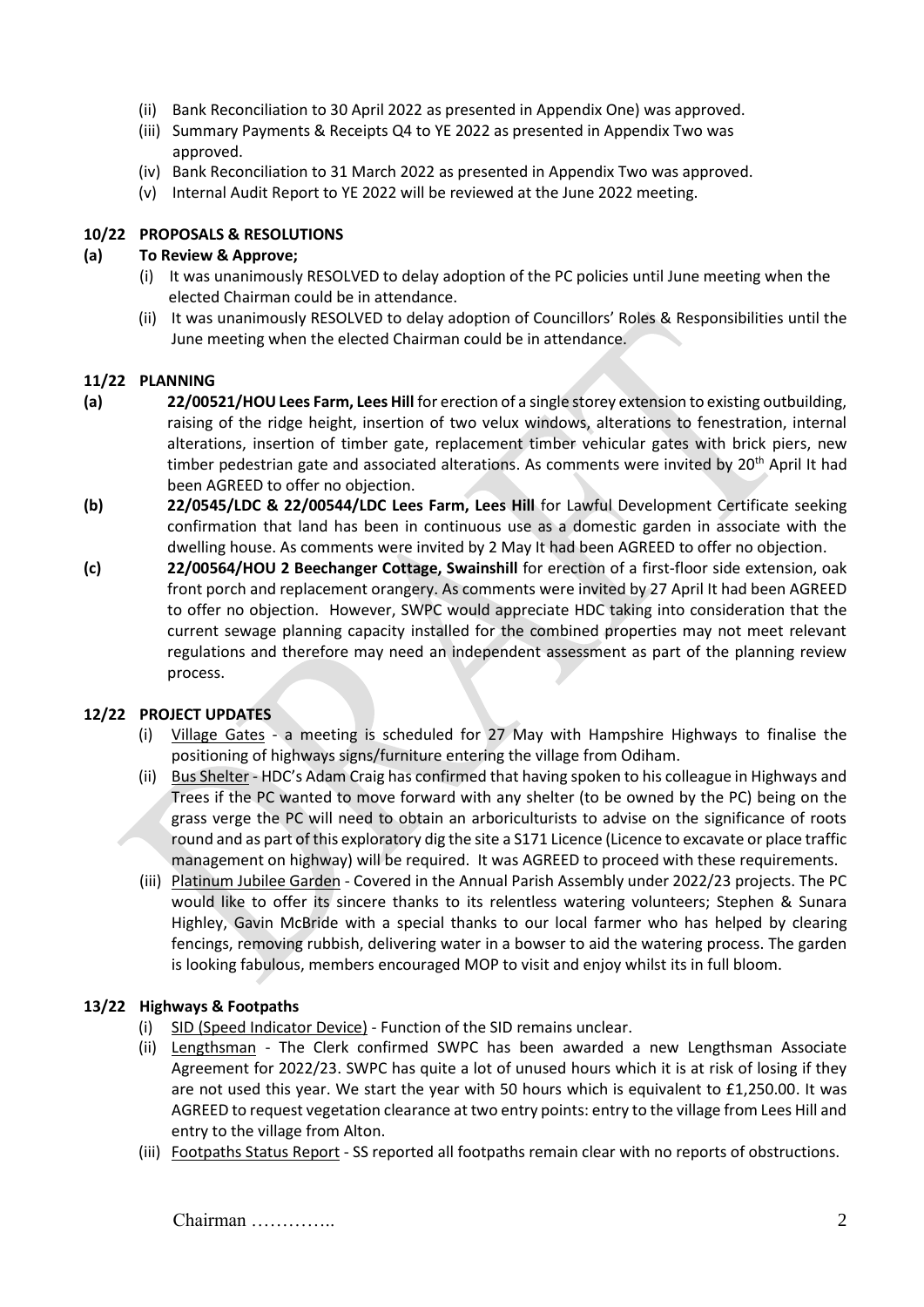### **14/22 Any Other Business**

- (i) Gigabit Project Update from Guy Henshaw *"Gigabit broadband is finally started to arrive in the village with several of our roads now activated and installations complete. Further sections of the village have yet to be commissioned and I await an update from Openreach on the due date for that."*
- (ii) Granary Court The Clerk obtained an update from HDC's Enforcement Officer prior to the meeting who has confirmed that a Planning Contravention Notice is being sent to the site owner to establish the full nature and use of the site. HDC Enforcement continue to investigate usage of each unit and whether planning applications have been obtained where required. HDC Environmental have confirmed that the vehicle washing service does not need to register their business, but they may need consent to discharge from the local water company. HDC Enforcement remains engaged.
- (iii) Ridleys Piece Reports of vandalism and continued parking unrest resulted in Cllr Stephen Highley facilitating a meeting between several residents, VIVID Home's Neighbourhood Manager and Stephen Highley on 10 May. The Neighbourhood Manager is keen to help restore peace by finding a solution, where possible for VIVID to do so. At the meeting, the Ridley Piece Community Group presented him with a petition outlining their areas of concern which he will deliver to his line manager within the 10 days of the meeting. Contact will also be made with the local PCSO Liz Wallace regarding the vehicle damage experienced by some residents.
- (iv) Bench Repair The bench near the War Memorial has been reported as broken. The PC have engaged the services of a local craftsman to repair. **Post Meeting Note:** The bench has been repaired and the concrete stand levelled to avoid further twisting of the bench frame.

#### **15/22 Date of the Next Meeting** - Thursday 16th June at 19.30 in Ridleys Hall.

| 05.04.22<br><b>Tafton Warren</b>             |                           | Lease for playing field                   | 250.00  |
|----------------------------------------------|---------------------------|-------------------------------------------|---------|
| 19.09.22<br>PKF Littlejohn                   |                           | External Audit YE 2021                    | 240.00  |
| White House Design<br>15.03.22               |                           | <b>Jubilee Garden Hedging</b>             | 685.00  |
| Rumba Electrical<br>29.03.22                 |                           | Repair to electrical box at SWAGA         | 54.00   |
| 04.04.22<br><b>HALC</b>                      |                           | <b>Annual Affiliation</b>                 | 286.64  |
| 01.04.22<br>Larkstel Limited                 |                           | March bin emptying                        | 46.80   |
| Larkstel Limited<br>01.05.22                 |                           | April bin emptying                        | 46.80   |
| <b>Swaddling Garden Services</b><br>01.04.22 |                           | Ground Maintenance (March)                | 430.00  |
| <b>Swaddling Garden Services</b><br>01.05.22 |                           | <b>Ground Maintenance (April)</b>         | 430.00  |
| 04.05.22                                     | <b>White House Design</b> | Final Invoice for Platinum Jubilee Garden | 4728.30 |
| Susan Richardson<br>21.04.22                 |                           | <b>April Salary</b>                       | 455.00  |
| 19.04.22                                     | <b>Web Direction</b>      | www.swaga.com                             | 1.50    |
| 13.05.22                                     | Susan Richardson          | Administration & April salary shortfall   | 167.00  |

#### **APPENDIX ONE** - Agenda Item 09/22(a) & (b)

| 11.04.22 | Hart DC Precept 2022/23 | 31,938.00 |
|----------|-------------------------|-----------|
|          |                         |           |

| <b>BANK RECONCILIATION 30 APRIL 2022</b> |           |
|------------------------------------------|-----------|
| <b>Treasurer Account</b>                 | 38.914.97 |
| <b>Burial Account</b>                    | 0.00      |
| <b>SWAGA Account</b>                     | 946.50    |
| NS&I Account                             | 6,151.18  |
|                                          |           |

## **TOTAL CASH AVAILABLE 46,012.65**

Chairman ………….. 3